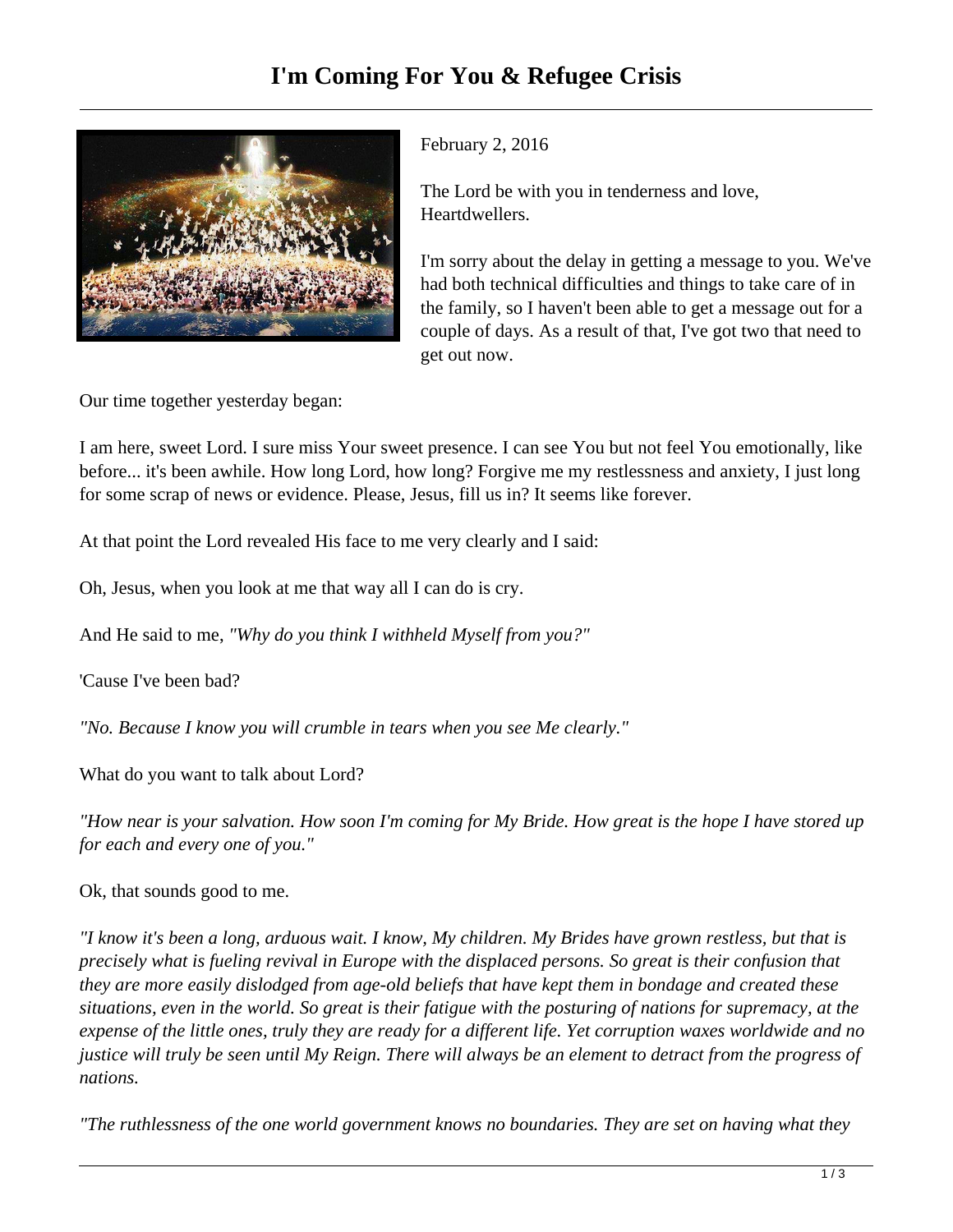*want, any way they can get it. That's why so many are fleeing. Little do they know that things there are about to take tragic downhill turn. It is coming...it is so close Clare. Oh, how I wish they could find peace, but they will not find it there.* 

*"There will be much bloodshed and fighting for control. Just by sheer numbers, the local inhabitants will be overcome. Yes, it is more than just running from evil, there is so much that has not been realized, and coming to this juncture, tragedy will be everywhere. You see, the local authorities have no intention of enforcing the laws, they are far outnumber by the influx of a very strong and determined race.* 

*"The leaders have allowed this for the melding of nations, the loss of national identity, and to make the one world government and religion easier to implement. You will see how things develop to a worldwide dictatorship."*

Lord, I really thought Obama would leave the White House and become the one world leader?

*"This will happen, but not as quickly as you suspect. First America must be delivered into the hands of her enemies, that national sovereignty is destroyed. Then, having handed over America, he will become the figurehead leader who successfully brought America down. This will be hailed as a great achievement and win him the respect and admiration of the entire world. After he presents this trophy, he will be called to lead the entire world.*

*"All is planned and laid out very neatly. Yet understand, I am still sovereign and things will not culminate quite that simply. There will be a formidable pocket of resistance in the west and southwest. This is the remnant that I will use to reestablish this country once again."*

Oh Lord, this whole thing makes me so sad. Truly much good will be destroyed with the evil.

(I was musing about how much order there is in this country, how many good things there are and all of it is going to be destroyed.)

The Lord answered me, *"No matter, Clare. Once I begin to reign, we will rebuild the sovereignty of this nation and other nations of the world. I did not make man from a cookie cutter. Each has their own beautiful and unique cultures. I never intended to homogenize men, their variety is beautiful to Me."*

But they were this way at the tower of Babel, and you had to separate them? And now they've gotten so much farther technologically than they were before....

*"I have allowed it only because this is the end times; if this had happened hundreds of years earlier, it would have indeed been dire. But I have a solution now. Don't fret. Everything that I have allowed that man has turned from good to evil, I will once again turn to good. All the discoveries and technologies will be turned around to serve man and no more be used as weapons of destruction.* 

"They will beat their swords into plowshares and their spears into pruning hooks. Nation will not take up sword against nation, nor will they train for war anymore." Isaiah 2:4

This Scripture also reinforces what you said about national sovereignty.